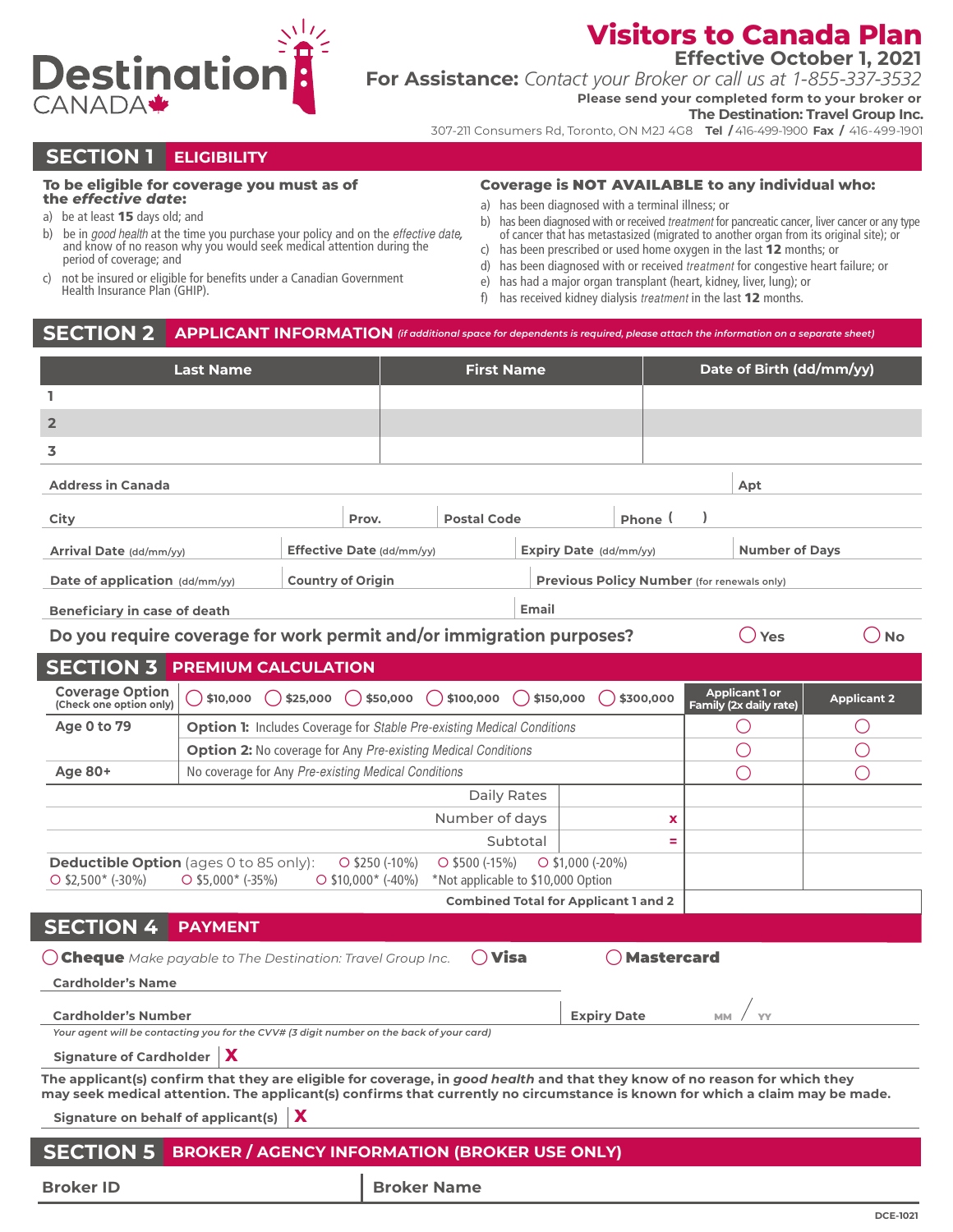

# **RATES SCHEDUL**

**For Assistance:** *Contact your Broker or call us at 1-855-337-3532*

#### **OPTION 1 Daily Rate - \$0 Deductible**

**This option provides coverage for** *pre-existing medical conditions* **that were** *stable* **in the 120 days prior to the** *effective date*

|           | <b>SUM INSURED</b> |          |          |           |           |           |  |  |  |
|-----------|--------------------|----------|----------|-----------|-----------|-----------|--|--|--|
| Age       | \$10,000           | \$25,000 | \$50,000 | \$100,000 | \$150,000 | \$300,000 |  |  |  |
| $0 - 25$  | \$1.78             | \$2.42   | \$2.65   | \$3.57    | \$4.44    | \$7.20    |  |  |  |
| $26 - 40$ | \$2.01             | \$2.65   | \$2.88   | \$4.14    | \$5.04    | \$7.80    |  |  |  |
| 41-60     | \$2.24             | \$3.11   | \$3.57   | \$5.29    | \$6.60    | \$9.90    |  |  |  |
| 61-64     | \$2.88             | \$4.31   | \$5.18   | \$6.21    | \$7.68    | \$11.04   |  |  |  |
| 65-69     | \$3.28             | \$4.83   | \$5.75   | \$7.94    | \$8.88    | \$13.08   |  |  |  |
| $70 - 74$ | \$5.18             | \$6.73   | \$9.64   | \$10.93   | \$14.09   | \$20.27   |  |  |  |
| 75-79     | \$6.33             | \$7.94   | \$11.21  | \$13.57   | \$16.10   | \$23.44   |  |  |  |

#### **OPTION 2 Daily Rate - Age 0 to 85 - \$0 Deductible / Age 86 and older - \$500 Deductible**

**This option does not provide coverage for any** *pre-existing medical conditions.*

|           | <b>SUM INSURED</b> |          |          |           |           |           |  |  |  |
|-----------|--------------------|----------|----------|-----------|-----------|-----------|--|--|--|
| Age       | \$10,000           | \$25,000 | \$50,000 | \$100,000 | \$150,000 | \$300,000 |  |  |  |
| $0 - 25$  | \$1.22             | \$1.66   | \$1.82   | \$2.45    | \$2.92    | \$4.73    |  |  |  |
| $26 - 40$ | \$1.47             | \$1.94   | \$2.11   | \$3.02    | \$3.78    | \$5.86    |  |  |  |
| 41-60     | \$1.68             | \$2.33   | \$2.68   | \$3.80    | \$4.75    | \$7.12    |  |  |  |
| 61-64     | \$1.97             | \$2.95   | \$3.55   | \$4.25    | \$5.28    | \$7.59    |  |  |  |
| 65-69     | \$2.25             | \$3.31   | \$3.94   | \$5.44    | \$6.11    | \$9.00    |  |  |  |
| $70 - 74$ | \$3.55             | \$4.61   | \$6.60   | \$7.49    | \$9.19    | \$13.22   |  |  |  |
| $75 - 79$ | \$4.34             | \$5.44   | \$7.68   | \$9.29    | \$10.50   | \$15.29   |  |  |  |
| 80-85     | \$6.35             | \$9.88   | \$10.64  | N/A       | N/A       | N/A       |  |  |  |
| 86+       | \$9.79             | \$15.23  | N/A      | N/A       | N/A       | N/A       |  |  |  |

**Family Rates (only available to applicants under age 70) are 2X the Daily Rates based on the oldest member of the family. Coverage dates must be the same for all the family members.** 

- **Minimum premium of \$25 per policy.**
- **Words shown in italics are defined in Section 6.**

#### **Pre-existing medical condition coverage**

- a) **If you are 79 years of age or under** on the application date and selected **Option 1:** *Pre-existing medical conditions* are covered provided that those *medical conditions* have been *stable* in the 120 days immediately before the *effective date.*
- b) **If you are 79 years of age or under** on the application date and selected **Option 2:**  All *pre-existing medical conditions* will be excluded from coverage.

c) **If you are 80 years of age or over** on the application date: All *pre-existing medical conditions* will be excluded from coverage.

### **Waiting Period**

#### **Age 0 to 85**

- If the insurance was purchased prior to your arrival date in Canada, the "waiting period" does not apply or,
- If this insurance is purchased any time after your arrival in Canada, then in respect of any sickness you will only be entitled to receive benefits for the cost of eligible medical expenses incurred after the first 48 hours from the *effective date* of the policy.

#### **Age 86 and over**

- If the insurance was purchased prior to arrival date in Canada, the "waiting period" does not apply.
- If the insurance is purchased after your arrival date in Canada, then in respect of any sickness you will only be entitled to receive benefits for the cost of eligible medical expenses incurred after fifteen (15) days from the *effective date* of this policy.

#### **The waiting period may be waived if:**

- This policy is purchased on or prior to the expiry date of an existing Destination: Canada policy.
- If you have insurance with another insurer during the first part of your trip in Canada, and you are purchasing this insurance after your arrival in Canada and there will be no gap in coverage. You must provide satisfactory proof that you have other coverage in force and receive a written approval from the Insurer.